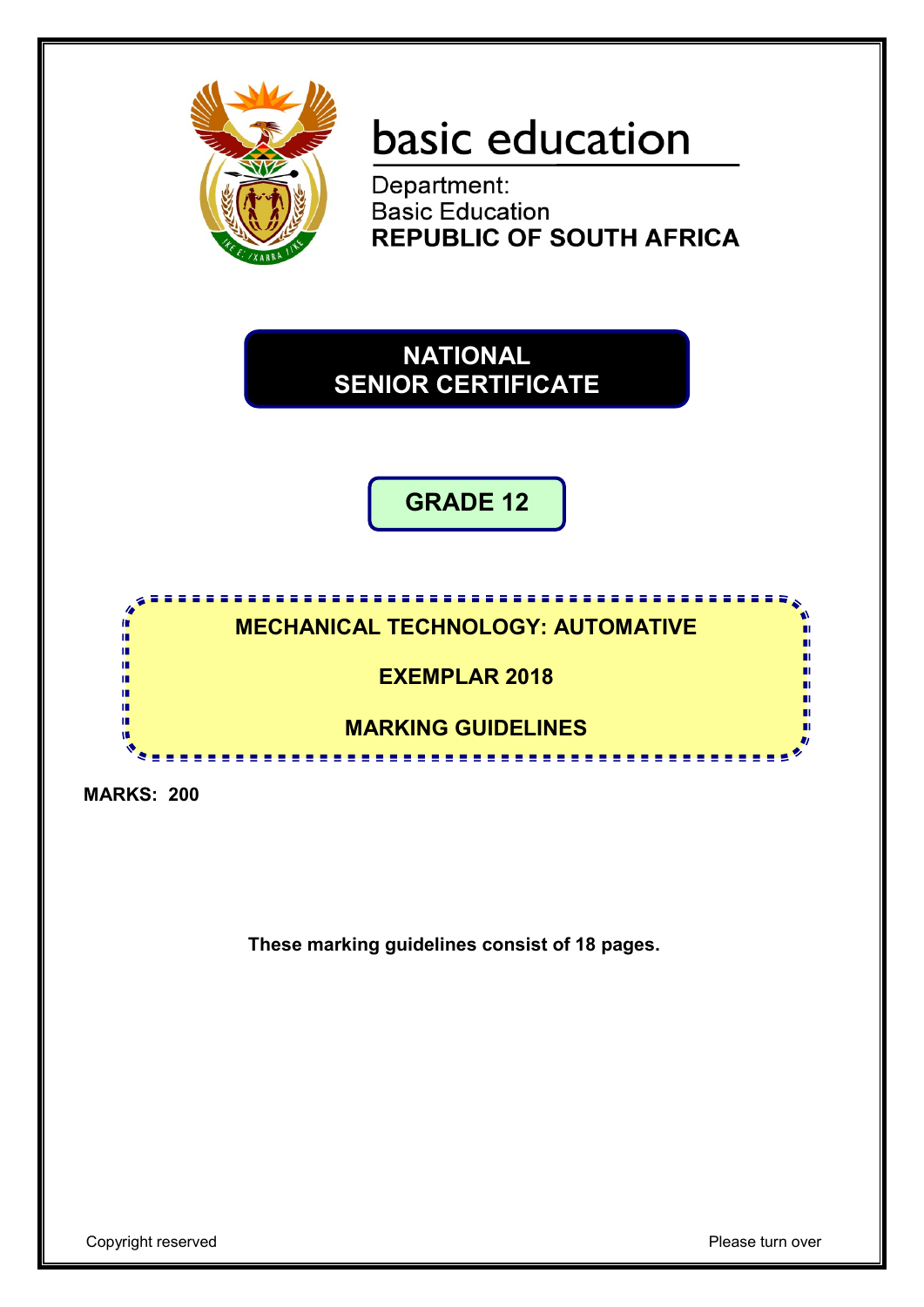# **QUESTION 1: MULTIPLE-CHOICE QUESTIONS (GENERIC)**

| 1.1 | $A \vee$       | (1)        |
|-----|----------------|------------|
| 1.2 | $B \checkmark$ | (1)        |
| 1.3 | $B \checkmark$ | (1)        |
| 1.4 | $B \checkmark$ | (1)        |
| 1.5 | $C \vee$       | (1)        |
| 1.6 | $C \vee$       | (1)<br>[6] |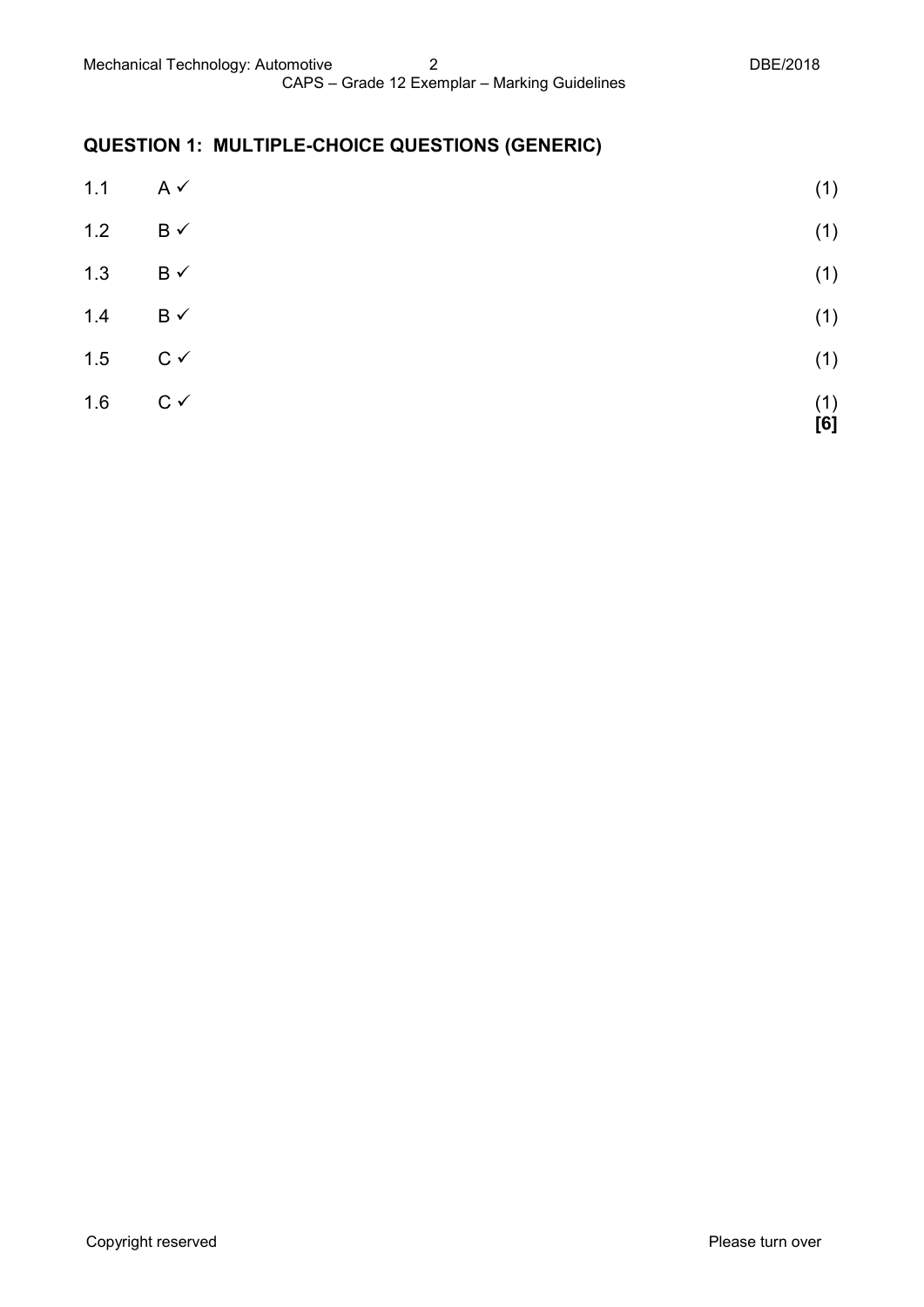|     | <b>QUESTION 2: SAFETY (GENERIC)</b>                                                                                                                                                                                                                                                                                                                                                                                                                                                                                                                                                                                        |               |
|-----|----------------------------------------------------------------------------------------------------------------------------------------------------------------------------------------------------------------------------------------------------------------------------------------------------------------------------------------------------------------------------------------------------------------------------------------------------------------------------------------------------------------------------------------------------------------------------------------------------------------------------|---------------|
| 2.1 | <b>Machine safety rule:</b><br>Switch machine off after use. ✓                                                                                                                                                                                                                                                                                                                                                                                                                                                                                                                                                             | (1)           |
| 2.2 | <b>Drill press safety precautions:</b><br>Clamp the work piece securely to the table and do not hold it by hand. $\checkmark$                                                                                                                                                                                                                                                                                                                                                                                                                                                                                              | (1)           |
| 2.3 | <b>Hydraulic press safety rules:</b><br>• Predetermined pressure must not be exceeded. $\checkmark$<br>• Pressure gauge must be tested regularly and replaced if malfunction<br>occurs. $\checkmark$<br>• The platform must be rigid and square to the cylinder. $\checkmark$<br>• Objects to be pressed must be placed in suitable jigs. $\checkmark$<br>• Ensure that the direction of pressure is always at 90 $^{\circ}$ to the object. $\checkmark$<br>• Only prescribed equipment must be used. $\checkmark$<br>(Any 2 x 1)                                                                                          | (2)           |
| 2.4 | Reasons for wearing surgical gloves:<br>• To prevent HIV/Aids or any blood related infections. $\checkmark$<br>• To prevent contamination of the open wounds. $\checkmark$                                                                                                                                                                                                                                                                                                                                                                                                                                                 | (2)           |
| 2.5 | <b>Gas cylinder safety precautions:</b><br>• Always store and use gas cylinders in an upright position. $\checkmark$<br>• Never stack cylinders on top of one another. $\checkmark$<br>• Do not bang or work on the cylinders. $\checkmark$<br>• Never allow cylinders to fall. $\checkmark$<br>• No oil and grease should come into contact with gas cylinders or<br>fittings. $\checkmark$<br>• Keep the caps on the cylinders for protection. $\checkmark$<br>(Any 2 x 1)                                                                                                                                               | (2)           |
| 2.6 | <b>Responsibility of employer:</b><br>• Provide and maintain working systems, work area, equipment and tools<br>in a safe condition. $\checkmark$<br>Eliminate or reduce any hazard or potential hazard. $\checkmark$<br>Produce, handle, store and transport goods safely. √<br>• Ensure that every person employed complies with the requirements of<br>this Act. $\checkmark$<br>• Enforce measures if necessary in the interest of health and safety. $\checkmark$<br>• Appoint a person who is trained and who have the authority to ensure<br>that employee take precautionary measures. $\checkmark$<br>(Any 1 x 1) | (1)           |
| 2.7 | <b>Responsibility of employee:</b><br>Pay attention to his/her own and other people's health and safety. $\checkmark$<br>• Co-operate with the employer regarding the Act. $\checkmark$<br>Carry out a lawful order given to them. $\checkmark$<br>• Report any situation that is unsafe or unhealthy. $\checkmark$<br>• Report all incidents and accidents. $\checkmark$<br>Do not interfere with any safety equipment or misuse such<br>equipment. $\checkmark$                                                                                                                                                          |               |
|     | • Obey all safety rules. $\checkmark$<br>(Any 1 x 1)                                                                                                                                                                                                                                                                                                                                                                                                                                                                                                                                                                       | (1)<br>$[10]$ |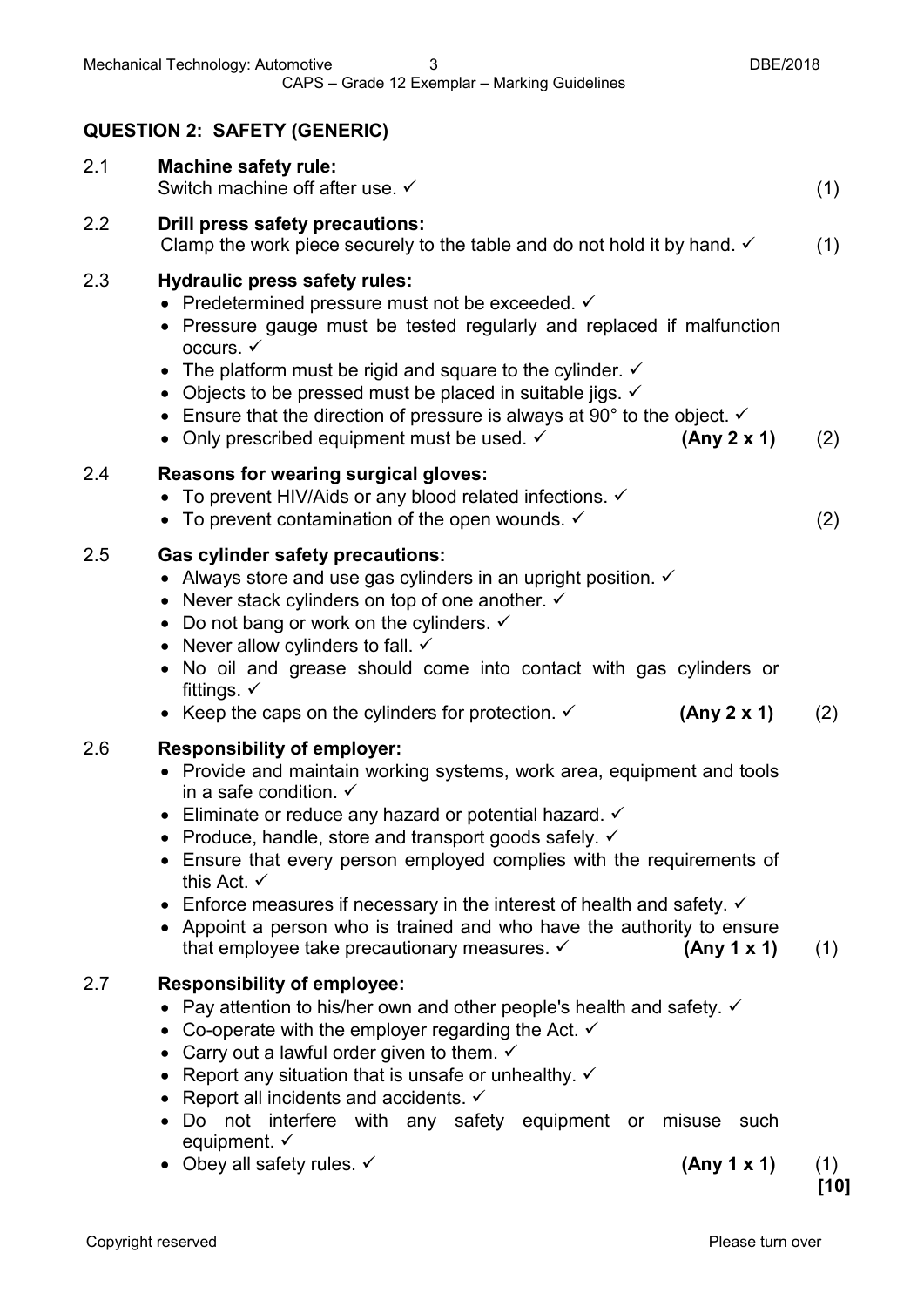## **QUESTION 3: MATERIALS (GENERIC)**

#### 3.1 **Metal tests:**

#### 3.1.1 **Filing test:**

Filing should be done on the tip or near the edge  $\checkmark$  of the material to establish the relative hardness.  $\checkmark$  (2)

#### 3.1.2 **Machining test:**

This test is used on two unknown samples, identical in appearance and size, which is cut with a machine tool at the same speed and feed.  $\checkmark$  The ease of cutting should be compared and the chips observed for heating colour and curl.  $\checkmark$  (2)

#### 3.2 **Sound test on the steel:**

|     | 3.2.1 | High carbon steel (Hard):<br>Loud and clear $\checkmark\checkmark$ | (2) |
|-----|-------|--------------------------------------------------------------------|-----|
|     | 3.2.2 | Low carbon steel (Soft):<br>Dull sound $\checkmark\checkmark$      | (2) |
| 3.3 |       | Heat treatment processes on steel:                                 |     |
|     | ר כי  | Cooo hordoning:                                                    |     |

| 3.3.2 | Case hardening:<br>To produce a hard case $\checkmark$ over a tough core. $\checkmark$     | (2) |
|-------|--------------------------------------------------------------------------------------------|-----|
| 3.3.3 | Hardening:<br>To enable the steel to resist wear $\checkmark$ and indentation $\checkmark$ | (2) |
| 3.3.5 | Normalising:                                                                               |     |

To relieve  $\checkmark$  the internal stress  $\checkmark$  produced by machining. (2)

**[14]**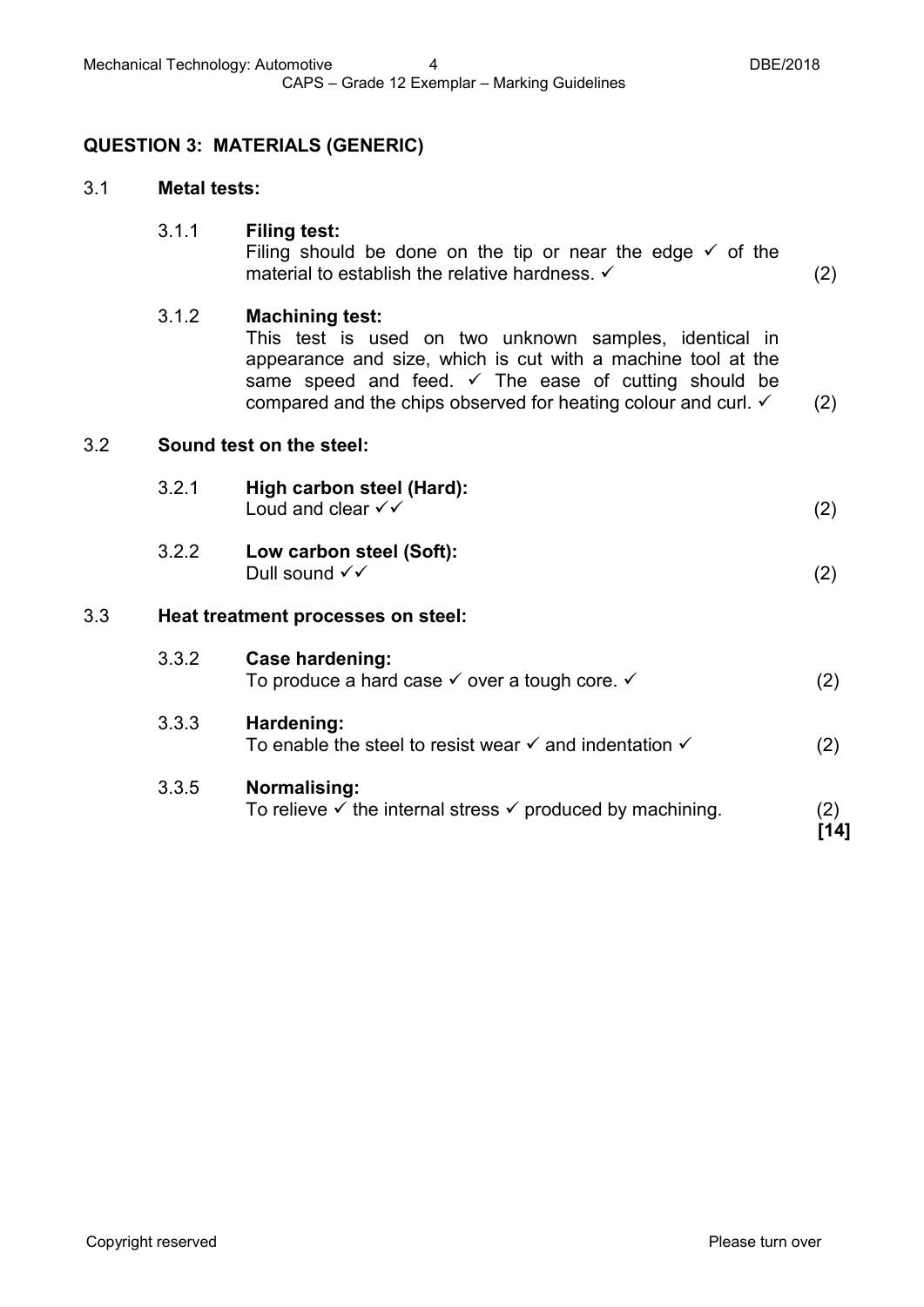# **QUESTION 4: MULTIPLE-CHOICE QUESTIONS (SPECIFIC)**

| 4.1  | $\mathsf{D} \mathrel{\checkmark}$ | (1) |
|------|-----------------------------------|-----|
| 4.2  | $\mathsf B\prec$                  | (1) |
| 4.3  | $\mathsf{D} \mathrel{\checkmark}$ | (1) |
| 4.4  | $\mathsf{D} \mathrel{\checkmark}$ | (1) |
| 4.5  | A $\checkmark$                    | (1) |
| 4.6  | $\mathtt{C}\,\checkmark$          | (1) |
| 4.7  | $\mathsf{D} \mathrel{\checkmark}$ | (1) |
| 4.8  | $\mathtt{C}\,\checkmark$          | (1) |
| 4.9  | $\mathtt{C}\,\checkmark$          | (1) |
| 4.10 | $\mathsf{D} \mathrel{\checkmark}$ | (1) |
| 4.11 | A $\checkmark$                    | (1) |
| 4.12 | $\mathtt{C}\,\checkmark$          | (1) |
| 4.13 | A $\checkmark$                    | (1) |
| 4.14 | A $\checkmark$                    | (1) |

 $(14)$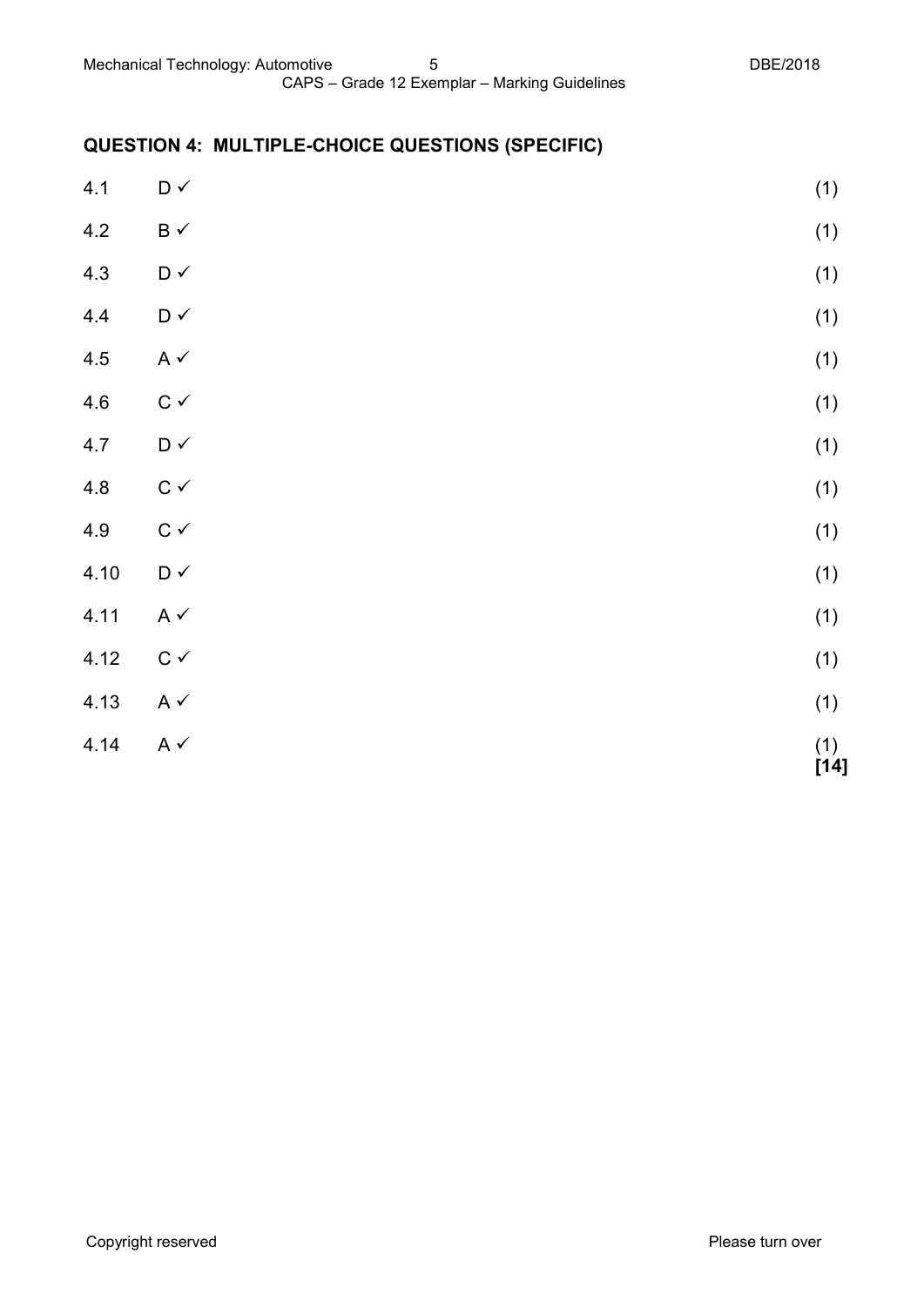# **QUESTION 5: TOOLS AND EQUIPMENT (SPECIFIC)**

| 5.1 |           | <b>Computerised diagnostic scanner:</b><br>• Easy to retrieve vehicle identification number. $\checkmark$<br>• High reliability and accurate. $\checkmark$<br>• Easy to read on its LCD display. $\checkmark$<br>• The diagnostic terminal fits in one direction only. $\checkmark$<br>(Any 3 x 1) | (3) |
|-----|-----------|----------------------------------------------------------------------------------------------------------------------------------------------------------------------------------------------------------------------------------------------------------------------------------------------------|-----|
| 5.2 |           | <b>Reasons for balancing wheels:</b><br>• When a tyre is replaced or repaired. $\checkmark$<br>• When a balancing weight is moved or falls off. $\checkmark$<br>• When vibration on the steering wheel is experienced. $\checkmark$                                                                | (3) |
| 5.3 | Tools:    |                                                                                                                                                                                                                                                                                                    |     |
|     | 5.3.1     | <b>Wheel balancer:</b><br>To balance wheels to eliminate $\checkmark$ vibrations $\checkmark$ of vehicle<br>wheels.                                                                                                                                                                                | (2) |
|     | 5.3.2     | <b>Gas analyser:</b><br>To analyse exhaust gases $\checkmark$ to determine efficiency of the<br>combustion process. ✓                                                                                                                                                                              | (2) |
|     | 5.3.3     | <b>Compression tester:</b><br>To determine whether the compression $\checkmark$ (pressure during<br>in<br>the cylinder is<br>compression<br>stroke)<br>according<br>to<br>specification.√                                                                                                          | (2) |
|     | 5.3.4     | <b>Pressure tester:</b><br>To test $\checkmark$ if there are any leaks $\checkmark$ in a system.                                                                                                                                                                                                   | (2) |
|     | 5.3.5     | Wheel alignment equipment:<br>To align the four wheels $\checkmark$ of a motor vehicle to ensure<br>maximum tyre life and optimal road holding. v                                                                                                                                                  | (2) |
| 5.4 | $\bullet$ | <b>Benefits of well-balanced wheels:</b><br>Reduces tyre wear $\checkmark$<br>Improves fuel efficiency √<br>Reduces stress in vehicle parts $\checkmark$<br>Eliminates vibrations $\checkmark$<br>Improves road holding V<br>(Any 2 x 1)                                                           | (2) |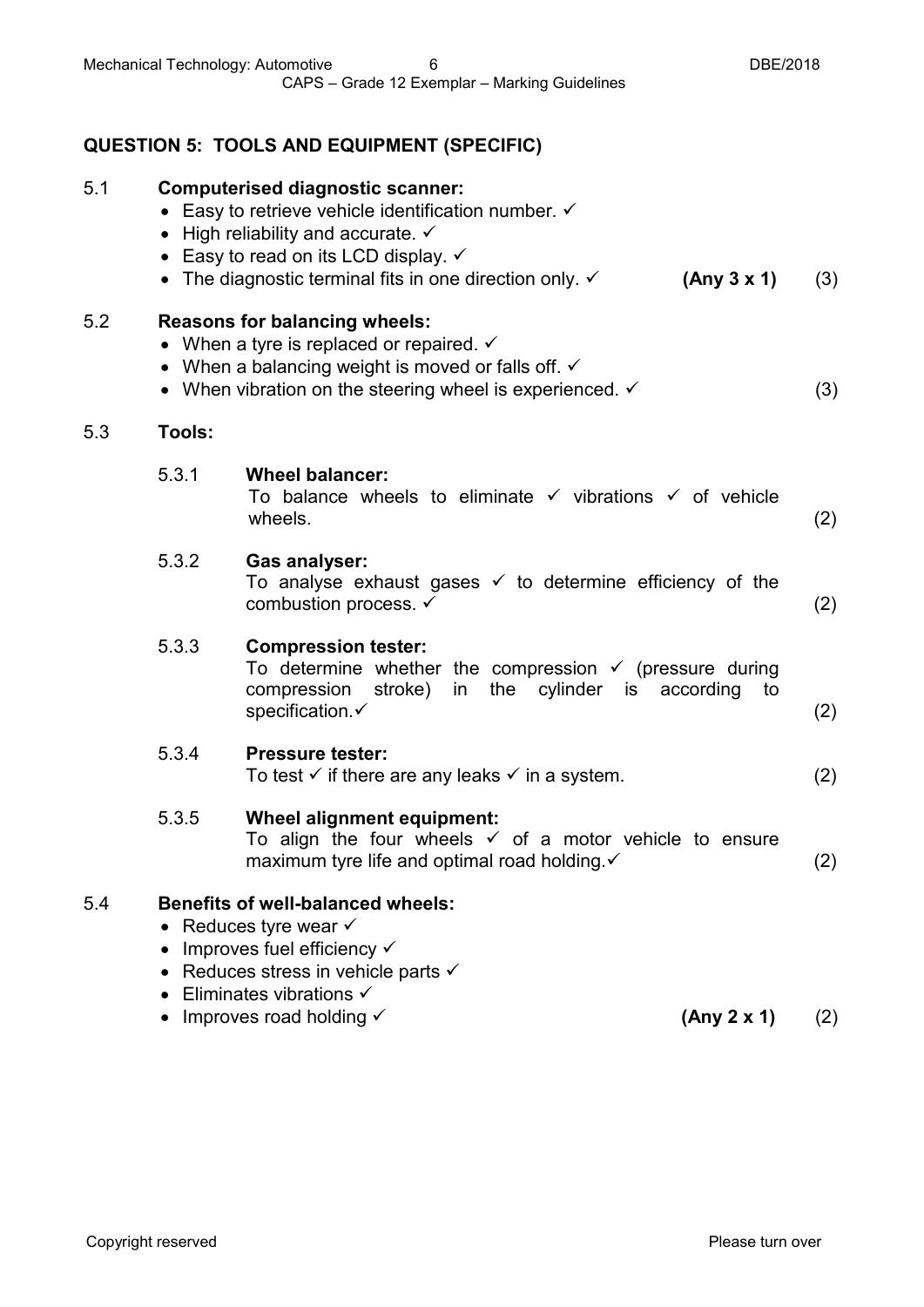#### 5.5 **Wheel dimensions:**

5.6 **Static balancing:**

| <b>Static balancing:</b> | Static balancing is the equal distribution of all weights $\checkmark$ around the axis of<br>rotation in the rotation plane. $\checkmark$ | (2)<br>[23] |
|--------------------------|-------------------------------------------------------------------------------------------------------------------------------------------|-------------|
| 5.5.3                    | Diameter:<br>It is the outside diameter of the rim. $\checkmark$                                                                          | (1)         |
| 5.5.2                    | Width:<br>Width of the wheel at the wheel flanges, measured with a<br>outside caliper. $\checkmark$                                       | (1)         |
| 5.5.1                    | Offset:<br>The distance between the wheel balancer and the inner plane of<br>the wheel rim. $\checkmark$                                  | (1)         |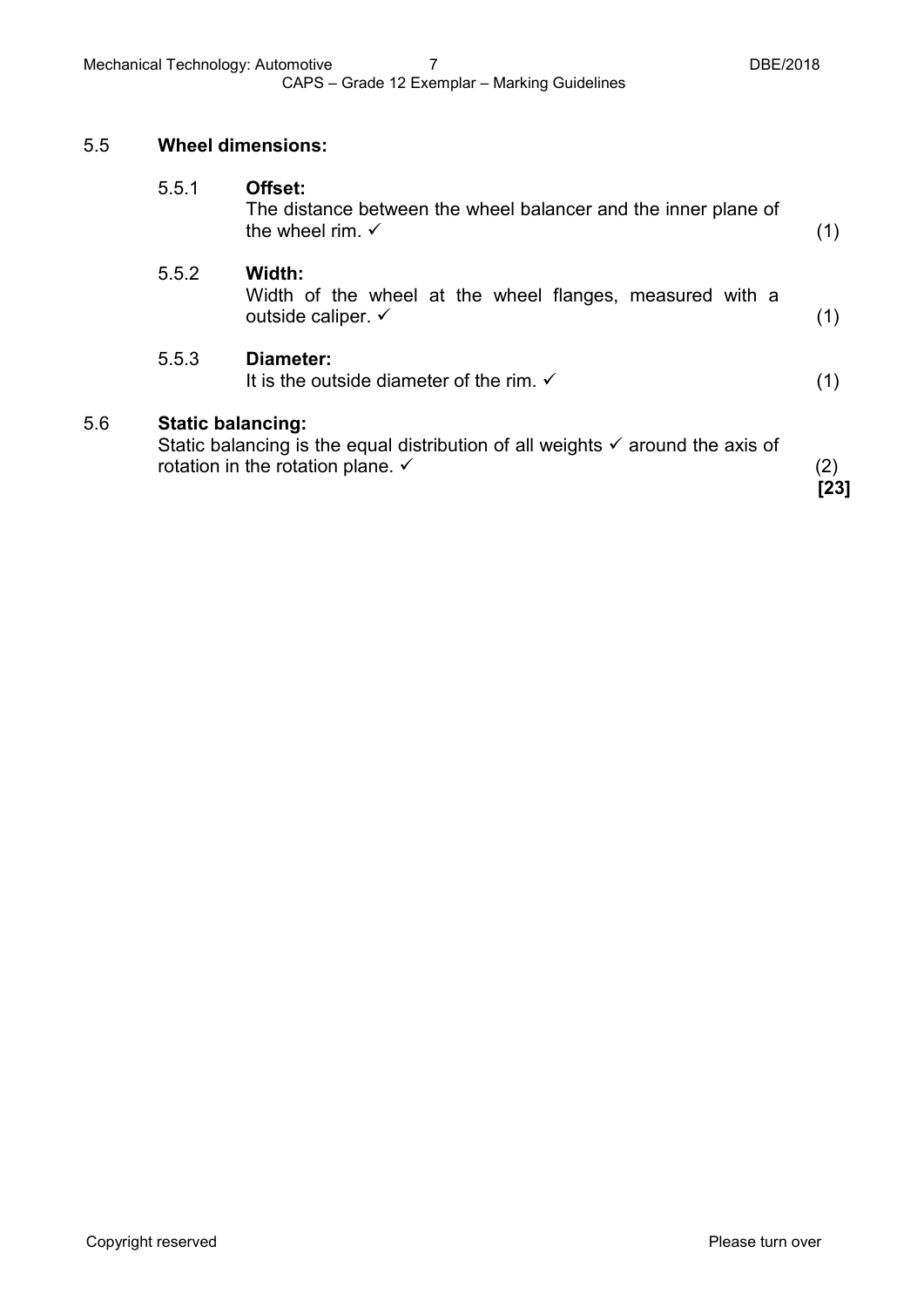## **QUESTION 6: ENGINES (SPECIFIC)**

| 6.1 | <b>Causes of vibration:</b><br>• Mechanical unbalance because of unbalanced moving parts. $\checkmark$<br>• Power unbalance because of disproportionate pressure on the pistons<br>and crankshaft. $\checkmark$ |  |
|-----|-----------------------------------------------------------------------------------------------------------------------------------------------------------------------------------------------------------------|--|
| 6.2 | Angle of balancing weight:                                                                                                                                                                                      |  |

 $180^{\circ}$   $\checkmark$  (2)

6.3 **Dynamic balancing:** Balancing in all planes  $\checkmark$  while the crankshaft is in motion.  $\checkmark$  (2)

## 6.4 **Static and dynamic balancing:**



(8)

#### 6.5 **Mechanical balance:**

To overcome the differences  $\checkmark$  that causes unbalance.  $\checkmark$  (2)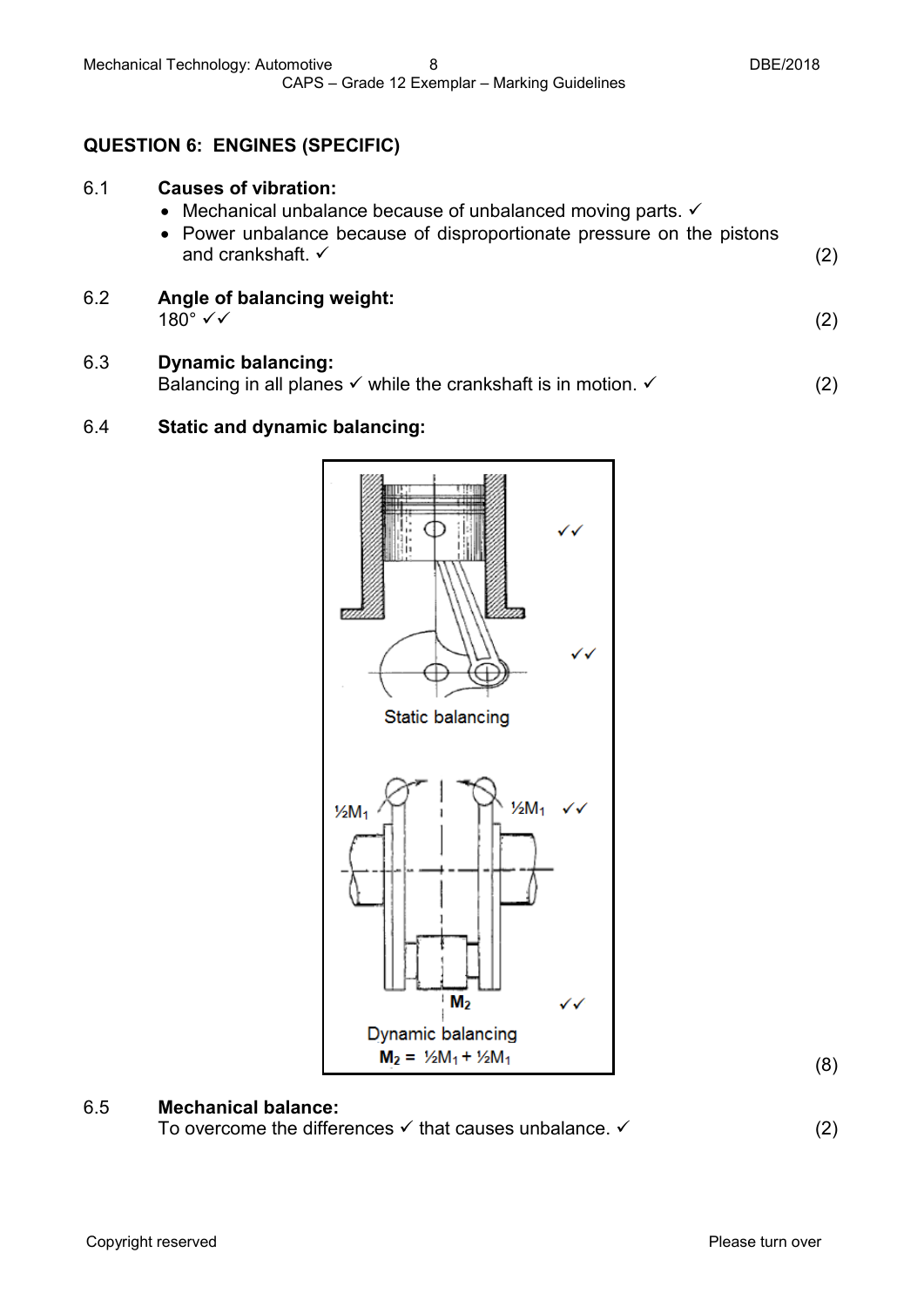| 6.6 | <b>Crankshaft areas:</b><br>• Crank arms $\checkmark$<br>Flywheel $\checkmark$<br>$\bullet$                                                                             | • Counter weights $\checkmark$                                 |             | (3)         |
|-----|-------------------------------------------------------------------------------------------------------------------------------------------------------------------------|----------------------------------------------------------------|-------------|-------------|
| 6.7 | <b>Vibration damper:</b><br>To counteract the twisting $\checkmark$ of the crankshaft during the power stroke. $\checkmark$                                             |                                                                | (2)         |             |
| 6.8 | <b>Crankshaft layout:</b><br>• Number of cylinders $\checkmark$<br>• Position of cylinders $\checkmark$<br>• Firing order $\checkmark$<br>• Firing periods $\checkmark$ |                                                                | (4)         |             |
| 6.9 | <b>Firing order:</b>                                                                                                                                                    |                                                                |             |             |
|     | 6.9.1                                                                                                                                                                   | 1, 3, 4, 2 $\checkmark$                                        |             | (1)         |
|     | 6.9.2                                                                                                                                                                   | 1, 4, 3, 2 $\checkmark$                                        |             | (1)         |
|     | 6.9.3                                                                                                                                                                   | 1, 5, 3, 6, 2, 4 $\checkmark$ or 1, 4, 2, 6, 3, 5 $\checkmark$ | (Any 1 x 1) | (1)<br>[28] |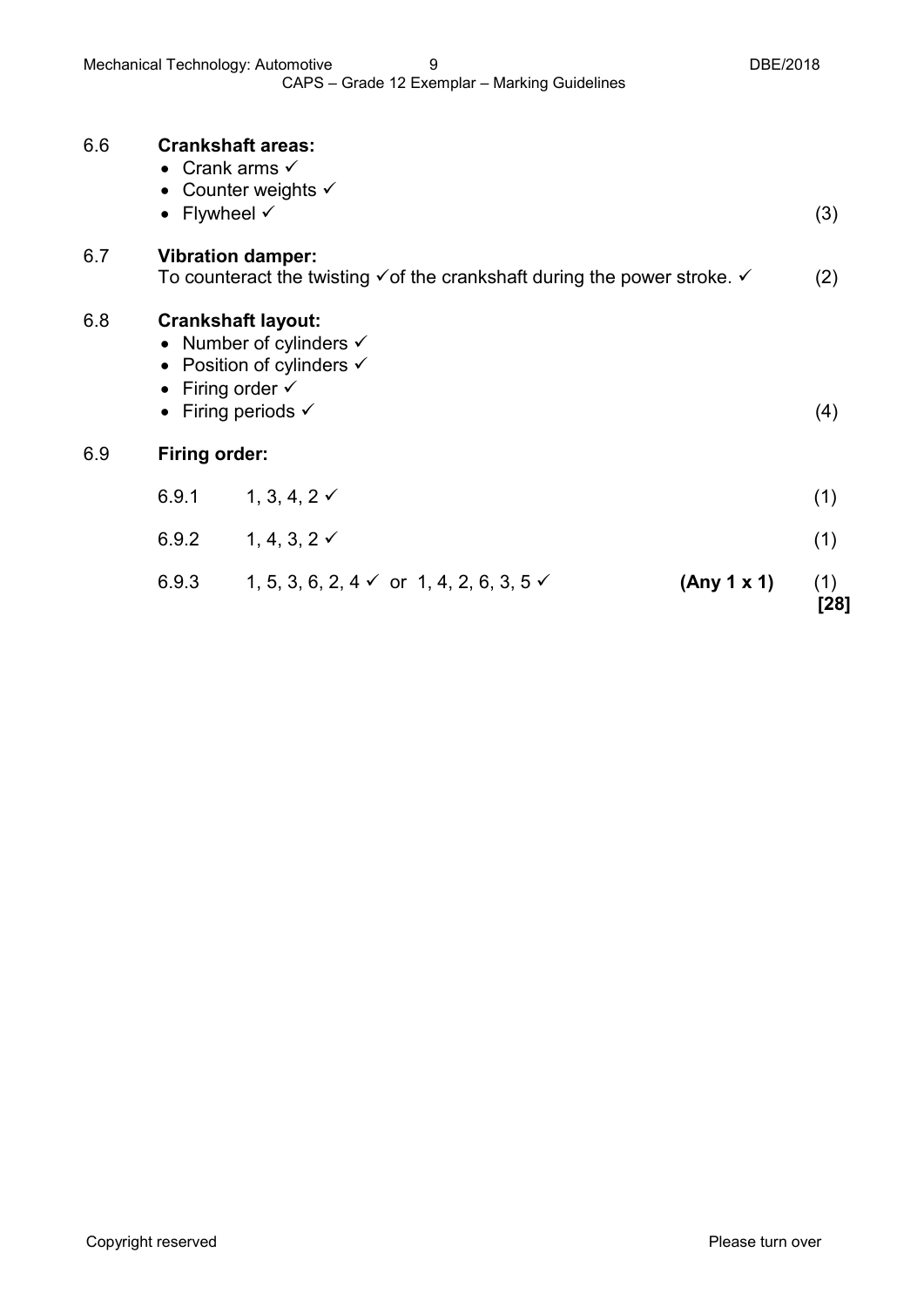## **QUESTION 7: FORCES (SPECIFIC)**

#### 7.1 **Compression ratio:**

The compression ratio of an internal combustion engine is the ratio of compression of the inlet charge during the compression stroke  $\checkmark$  to the total volume of the cylinder.  $\checkmark$   $\checkmark$   $\checkmark$   $\checkmark$   $\checkmark$  (2)

#### 7.2 **Compression ratio:**

## 7.2.1 **Swept volume:**

Swept Volume = 
$$
\frac{\pi D^2}{4} \times L
$$
  $\checkmark$ 

\n
$$
= \frac{\pi (8.0)^2}{4} \times 9.0
$$
\n
$$
= 452.39 \, \text{cm}^3
$$
\n(3)

## 7.2.2 **Compression ratio:**

Compression Ratio =

\n
$$
\frac{SV + CV}{CV}
$$
\n
$$
CV = \frac{SV}{CR - 1} \quad \checkmark
$$
\n
$$
= \frac{452,39}{9,5 - 1} \quad \checkmark
$$
\n
$$
= \frac{452,39}{8,5}
$$
\n
$$
= 53,22 \text{ cm}^3 \quad \checkmark
$$
\n(3)

7.2.3 **New bore diameter:**

Compression Ratio = 
$$
\frac{SV}{CV} + 1
$$

\n $10-1 = \frac{SV}{53,22}$ 

\n $\frac{\pi D^2}{4} \times L = 53,22 \times 9$ 

\n $D^2 = \frac{53,22 \times 9 \times 4}{\pi \times 9}$ 

\n $= 67,76 \text{ cm}^3$ 

\n $D = \sqrt{67,76}$ 

\n $= 8,23 \text{ cm}$ 

\n $= 82,3 \text{ mm}$ 

(6)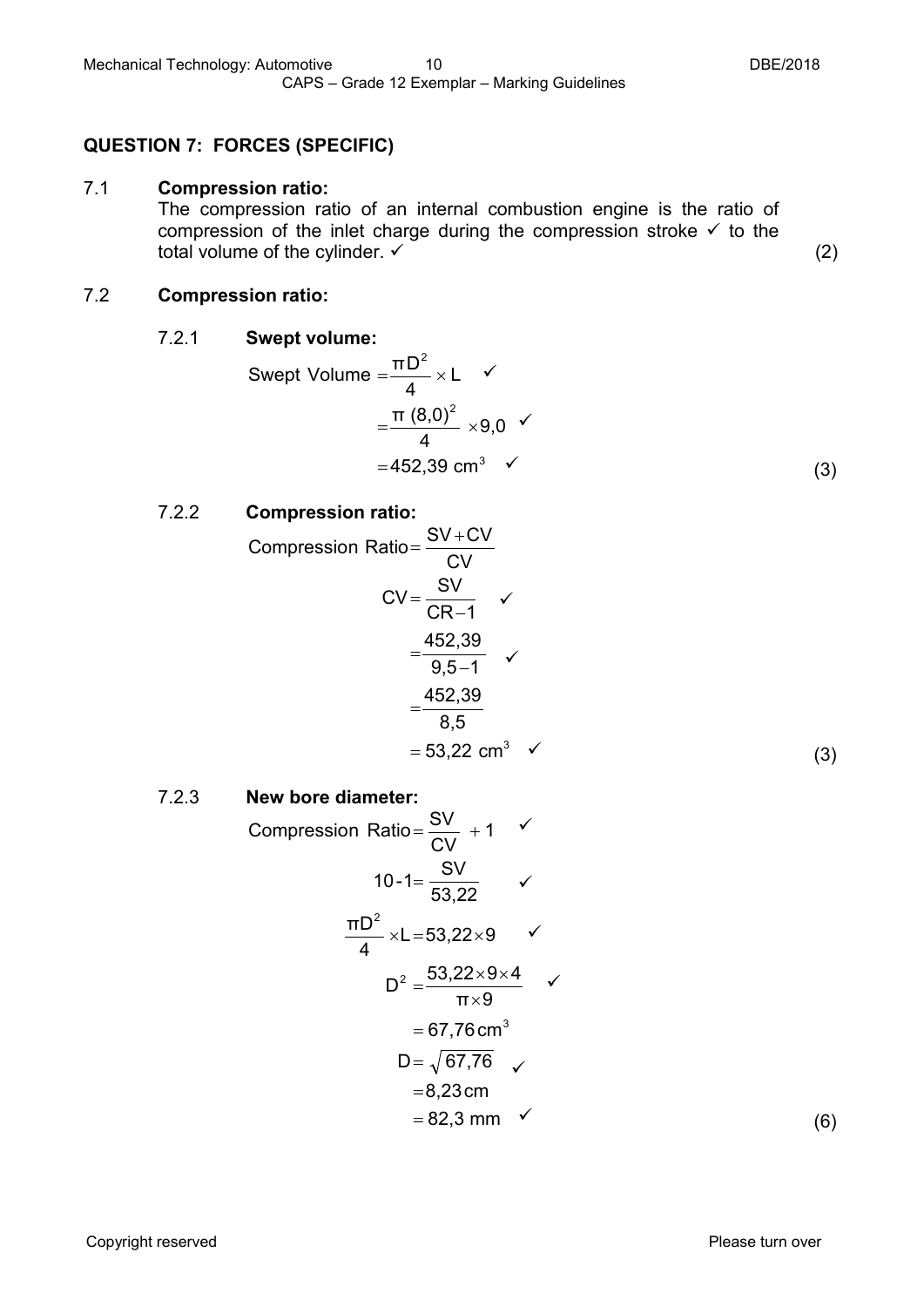#### 7.3 **Power:**

 $Torque = force \times radius$ 

 $=750N$   $\checkmark$  $Force = 765 - 15$  N Where :

and  
\nRadius = 
$$
\frac{820 + 20}{1000 \times 2}
$$
\n= 0,42m

$$
T = F \times r
$$
  
= 750 × 0,42 Nm  
= 315 Nm

7.3.2 IndicatedPower =PLANn

Where :

P=800KPa  
\nL=
$$
\frac{150}{1000}
$$
  
\n=0,15m  
\nA= $\frac{HD^2}{4}$   
\n= $\frac{FD^2}{4}$   
\n=9,5×10<sup>-3</sup> m<sup>2</sup>   
\nN =  $\frac{1200}{60 \times 2}$   
\n= 10r/s  
\nN = 4 cylinders  
\n $=(800)\times(0,15)\times(9,5\times10^{-3})\times(10)\times(4)$    
\n= 45,6 kW

(3)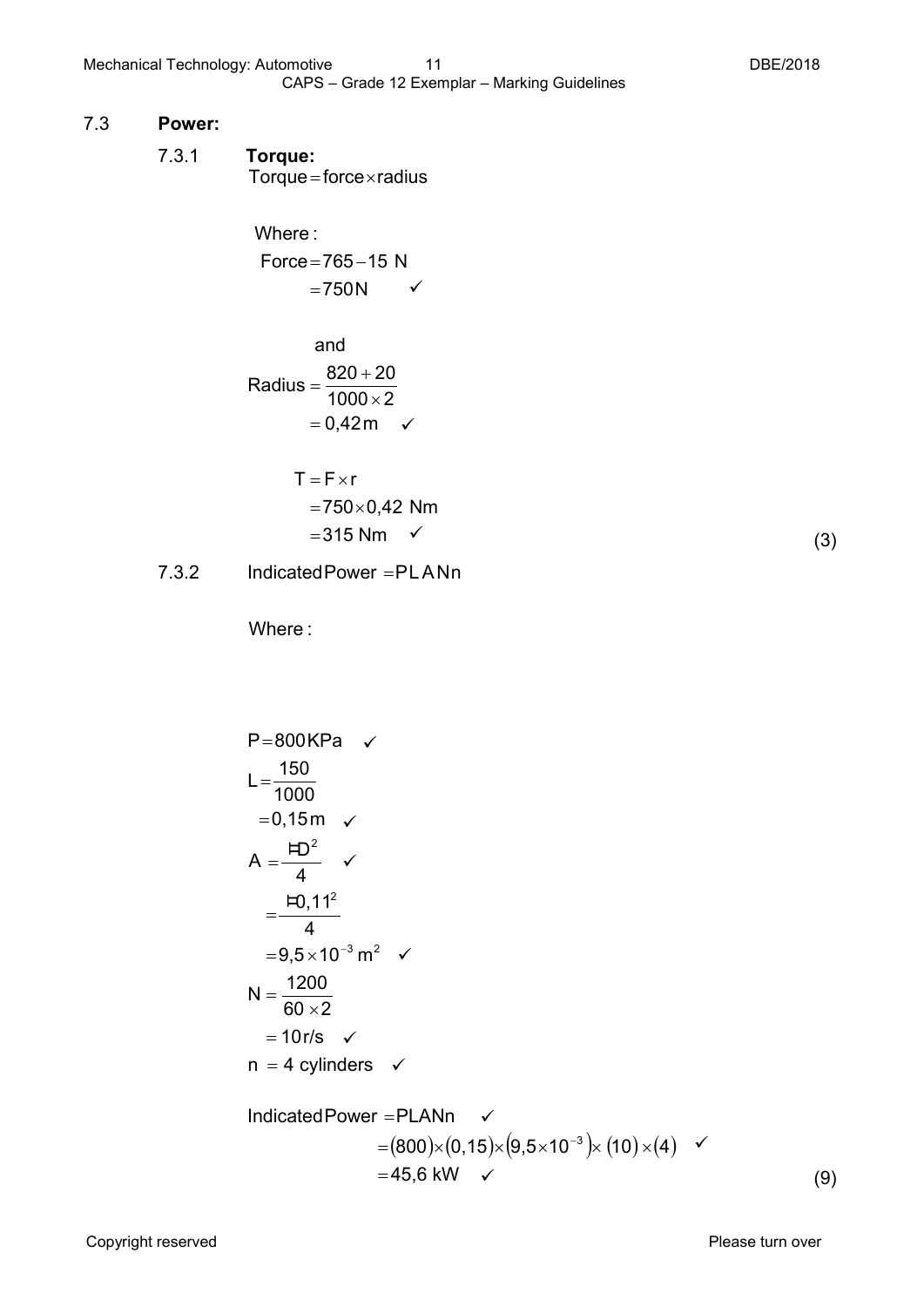7.3.4 MechanicalEfficiency = 
$$
\frac{BP}{IP}
$$
 100%  
=  $\frac{39.58}{45.6} \times 100\%$    
= 86.80% (2) [32]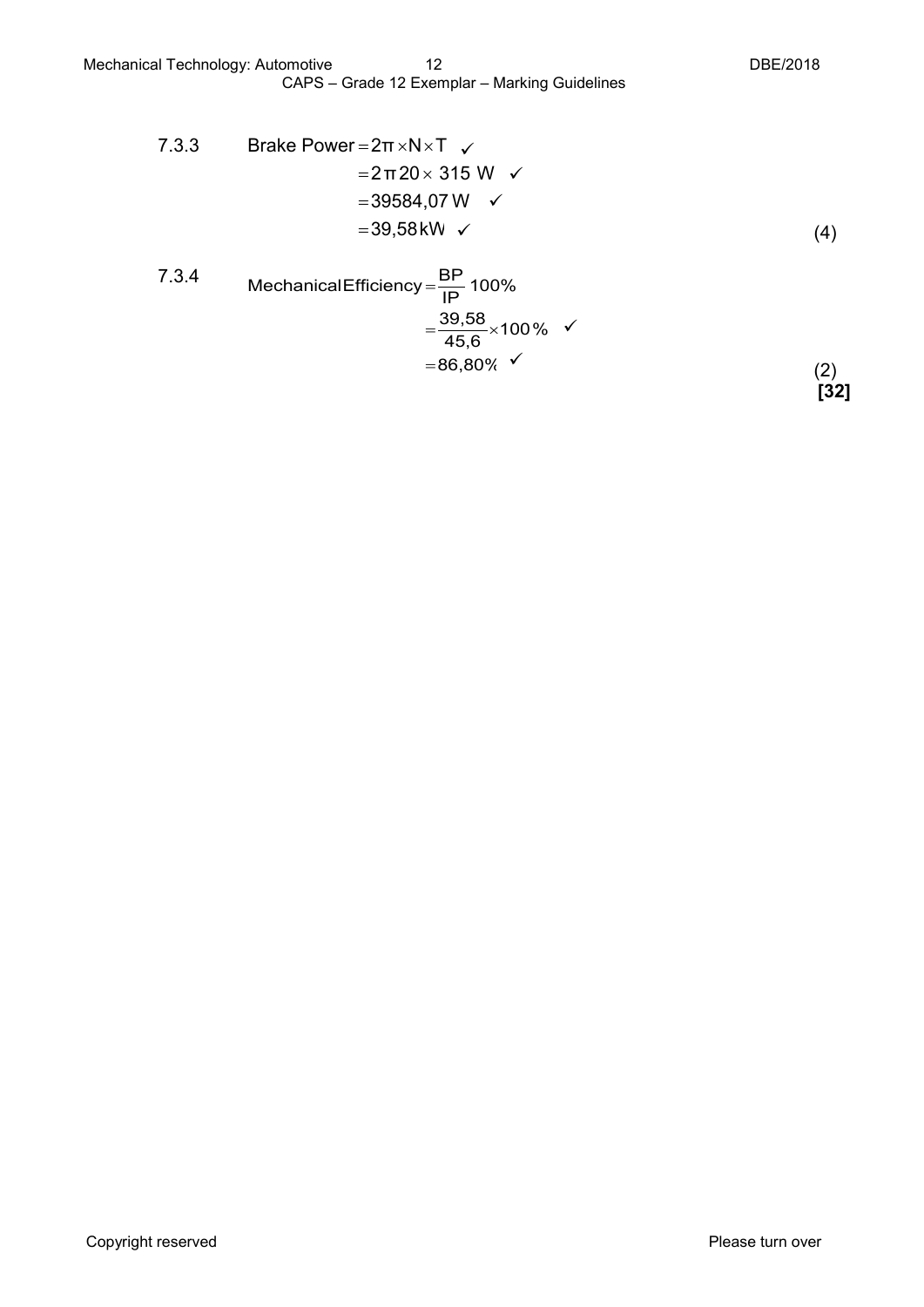|     | <b>QUESTION 8: MAINTENANCE (SPECIFIC)</b>                                                                                                                                                                                                                                                                                                                                                                                                                                                                                                                                                   |     |
|-----|---------------------------------------------------------------------------------------------------------------------------------------------------------------------------------------------------------------------------------------------------------------------------------------------------------------------------------------------------------------------------------------------------------------------------------------------------------------------------------------------------------------------------------------------------------------------------------------------|-----|
| 8.1 | Oil pressure test:<br>• Because the oil pressure warning light is on. $\checkmark$<br>• To determine the location of an oil leak. $\checkmark$                                                                                                                                                                                                                                                                                                                                                                                                                                              | (2) |
| 8.2 | Reasons for high CO (carbon monoxide) reading:<br>• Rich air fuel mixture $\checkmark$<br>• Incorrect idle speed $\checkmark$<br>• Clogged air filter $\checkmark$<br>• Faulty choke $\checkmark$<br>(Any 2 x 1)                                                                                                                                                                                                                                                                                                                                                                            | (2) |
| 8.3 | Reasons for high HC (hydro-carbon) reading:<br>• Incorrect ignition timing $\checkmark$<br>• Faulty high-tension leads $\checkmark$<br>• Low compression $\checkmark$<br>• Very rich mixture $\checkmark$<br>• Leaking gasket $\checkmark$<br>• Worn valves $\checkmark$<br>• Worn valve lifter $\checkmark$<br>• Worn rings and piston $\checkmark$<br>(Any 3 x 1)                                                                                                                                                                                                                         | (3) |
| 8.4 | Reasons for compression lost:<br>• Worn cylinder $\checkmark$<br>• Cracked cylinder $\checkmark$<br>• Worn rings $\checkmark$<br>• Worn piston $\checkmark$<br>• Cracked piston $\checkmark$<br>Leaking inlet valve $\checkmark$<br>• Leaking exhaust valve $\checkmark$<br>(Any 3 x 1)<br>• Leaking cylinder head gasket $\checkmark$                                                                                                                                                                                                                                                      | (3) |
| 8.5 | Wet compression test-procedure:<br>• Add a little oil to the cylinder which has a low reading. $\checkmark$<br>• Execute the compression test as for dry test; if the reading increases it<br>indicates that the piston rings are worn. $\checkmark$                                                                                                                                                                                                                                                                                                                                        | (2) |
| 8.6 | Cooling-system pressure tester:<br>• Run engine to heat up the cooling system. Fit radiator pressure tester to<br>radiator. $\checkmark$<br>• Pressurise the cooling system. (118 kPa). $\checkmark$<br>• Watch the pressure, if it drops there is a leak. $\checkmark$<br>• Make a visual check for leaks. $\checkmark$<br>Install radiator cap to tester and pump the tester. The cap should<br>release air at its rated pressure. $\checkmark$<br>• Check the rubber seal for cracks and damages. $\checkmark$<br>• Check the vacuum valve for free movement and operation. $\checkmark$ | (7) |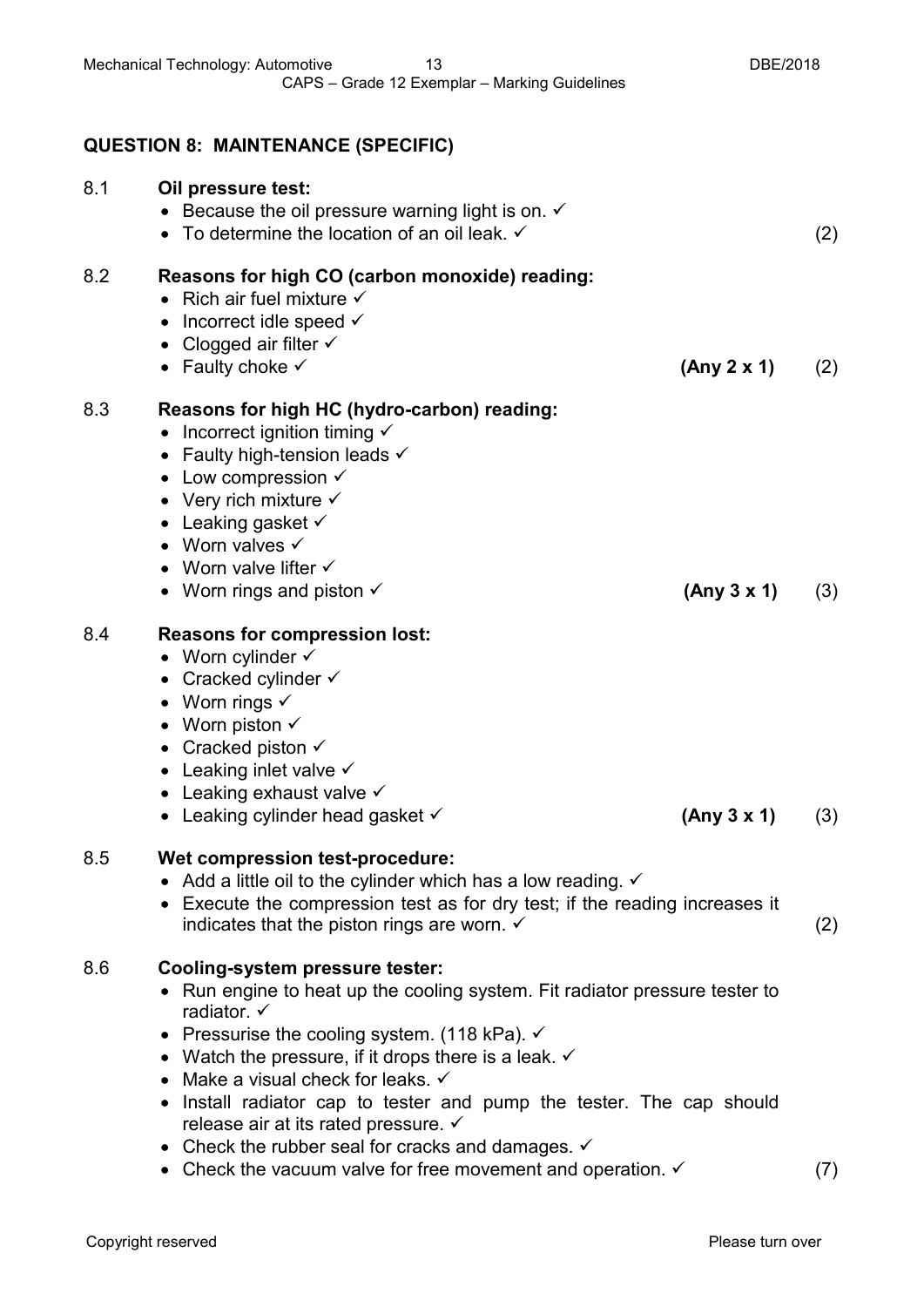## 8.7 **Compression test:**

| 8.7.1 | <b>High tension lead:</b><br>• The ignition system will be disabled. $\checkmark$<br>• To prevent electrical shock. $\checkmark$<br>(Any 1 x 1)                                               | (1)           |
|-------|-----------------------------------------------------------------------------------------------------------------------------------------------------------------------------------------------|---------------|
| 8.7.2 | <b>Fuel injectors disconnected:</b><br>• To prevent unburned fuel entering the exhaust system. $\checkmark$<br>• To prevent fuel entering the tester. $\checkmark$<br>(Any 1 x 1)             | (1)           |
| 8.7.3 | Throttle valve fully open:<br>To let the correct amount of air into the cylinder to obtain a<br>correct reading. $\checkmark$                                                                 | (1)           |
| 8.7.4 | <b>Record the readings:</b><br>• To compare readings with the specifications. $\checkmark$<br>• To determine the reading differences between<br>the<br>cylinders. $\checkmark$<br>(Any 1 x 1) | (1)<br>$[23]$ |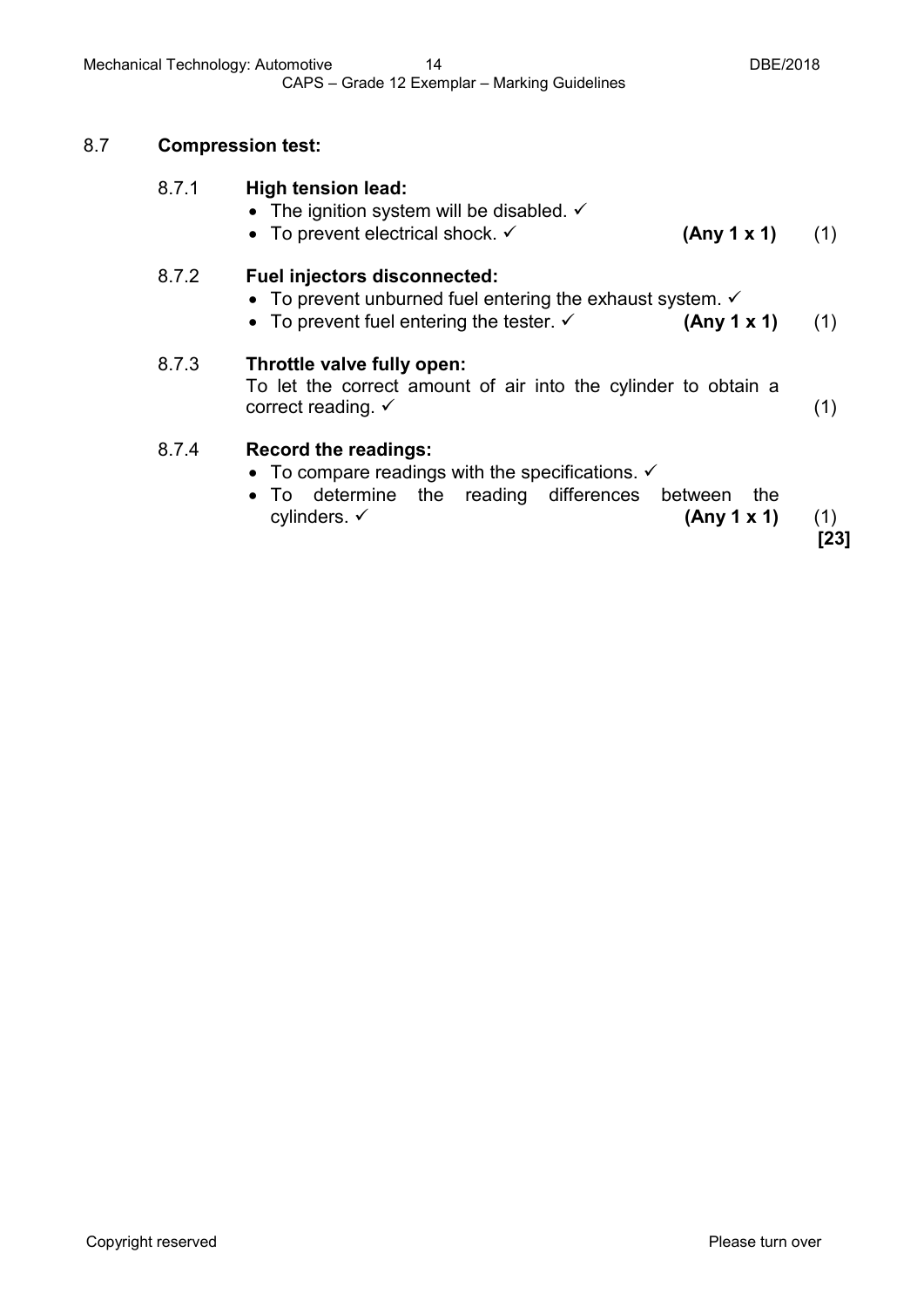# **QUESTION 9: SYSTEMS AND CONTROL (AUTOMATIC GEARBOX) (SPECIFIC)**

| 9.1  | Transmission':                  | The transmission is a device that is connected to the back of the engine $\checkmark$<br>and it transmits the power from the engine to the drive wheels. $\checkmark$                                                                                                             |             | (2)         |
|------|---------------------------------|-----------------------------------------------------------------------------------------------------------------------------------------------------------------------------------------------------------------------------------------------------------------------------------|-------------|-------------|
| 9.2  |                                 | <b>Types of transmission layout:</b>                                                                                                                                                                                                                                              |             |             |
|      | 9.2.1                           | Rear-wheel drive $\checkmark$                                                                                                                                                                                                                                                     |             | (1)         |
|      | 9.2.2                           | Front-wheel drive $\checkmark$                                                                                                                                                                                                                                                    |             | (1)         |
| 9.3  | speeds. √                       | Function of the torque converter:<br>To multiply the engine torque automatically $\checkmark$ according to road and engine                                                                                                                                                        |             | (2)         |
| 9.4  | • Turbine $\checkmark$          | <b>Components of the torque converter:</b><br>• Impeller (pump) $\checkmark$<br>• Reactor (stator) $\checkmark$                                                                                                                                                                   |             | (3)         |
| 9.5  | away. $\checkmark$<br>$\bullet$ | <b>Advantages of fluid coupling:</b><br>• Acceleration and the transfer of torque is smoother as vehicle pulls<br>• It does not require a foot-operated clutch pedal. $\checkmark$<br>It serves as a flywheel. $\checkmark$<br>• It helps to reduce power unbalance. $\checkmark$ | (Any 3 x 1) | (3)         |
| 9.6  |                                 | Rotate in the same direction as the pump:<br>One-way clutch $\checkmark$                                                                                                                                                                                                          |             | (1)         |
| 9.7  |                                 | Gear ratio in relation to the road speed:<br>Higher gear ratio decreases the engine speed. $\checkmark$<br>• Low gear ratio increases the engine torque. $\checkmark$                                                                                                             |             | (2)         |
| 9.8  |                                 | Locking sequence of the epicyclic gear trains:<br>By hydraulic pressure operating brake bands and/or multiplate clutches. √                                                                                                                                                       |             | (1)         |
| 9.9  |                                 | Kickdown in automatic gearbox:<br>Activates the change down for rapid acceleration. V                                                                                                                                                                                             |             | (1)         |
| 9.10 |                                 | Mechanical systems in automatic transmission:<br>Planetary gear system $\checkmark$                                                                                                                                                                                               |             | (1)<br>[18] |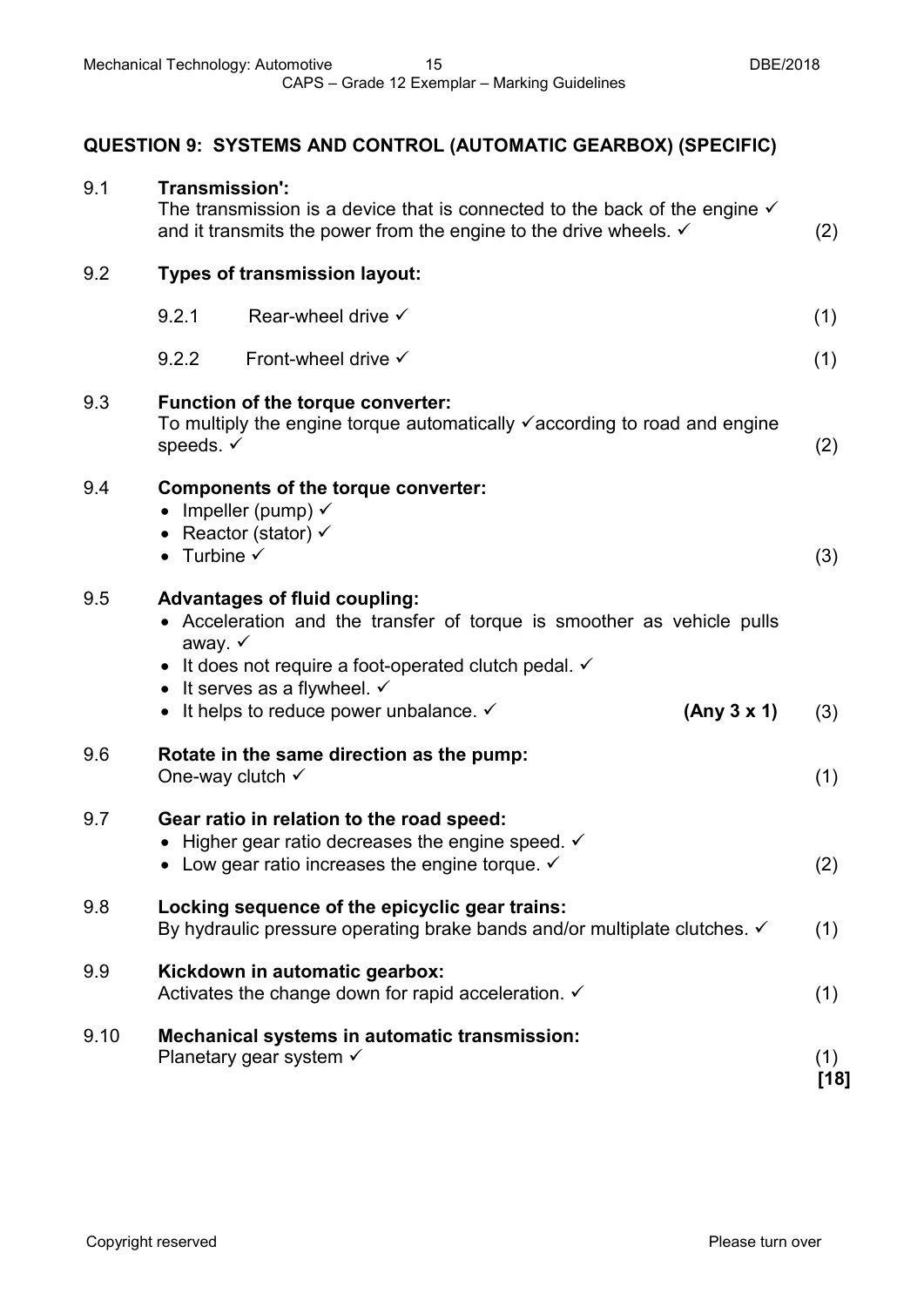## **QUESTION 10: SYSTEMS AND CONTROL (AXLES, STEERING GEOMETRY AND ELECTRONICS) (SPECIFIC)**

#### 10.1 **Dynamic balance of a wheel and tyre assembly:**

This is the equal distribution of all weights  $\checkmark$  around the axis of rotation in all rotation parts  $\checkmark$  (2)

#### 10.2 **Preliminary wheel alignment check:**

- Check tyre condition and size.  $\checkmark$
- Check tyre pressure.  $\checkmark$
- Check the run out on rim.  $\checkmark$
- Check wheel bearing for play.  $\checkmark$
- No spring sag (vehicle must stand level).  $\checkmark$
- Check suspension rubbers.  $\checkmark$
- Check shock absorbers.  $\checkmark$
- Check suspension springs.  $\checkmark$
- Check if steering gear if in good order and centralised.  $\checkmark$
- Check steering linkages.  $\checkmark$
- Check ball-joint or king pin movement.  $\checkmark$
- Ensure that the wheels are balanced. **(Any 5 x 1)** (5)
- 

## 10.3 **Toe-in:**

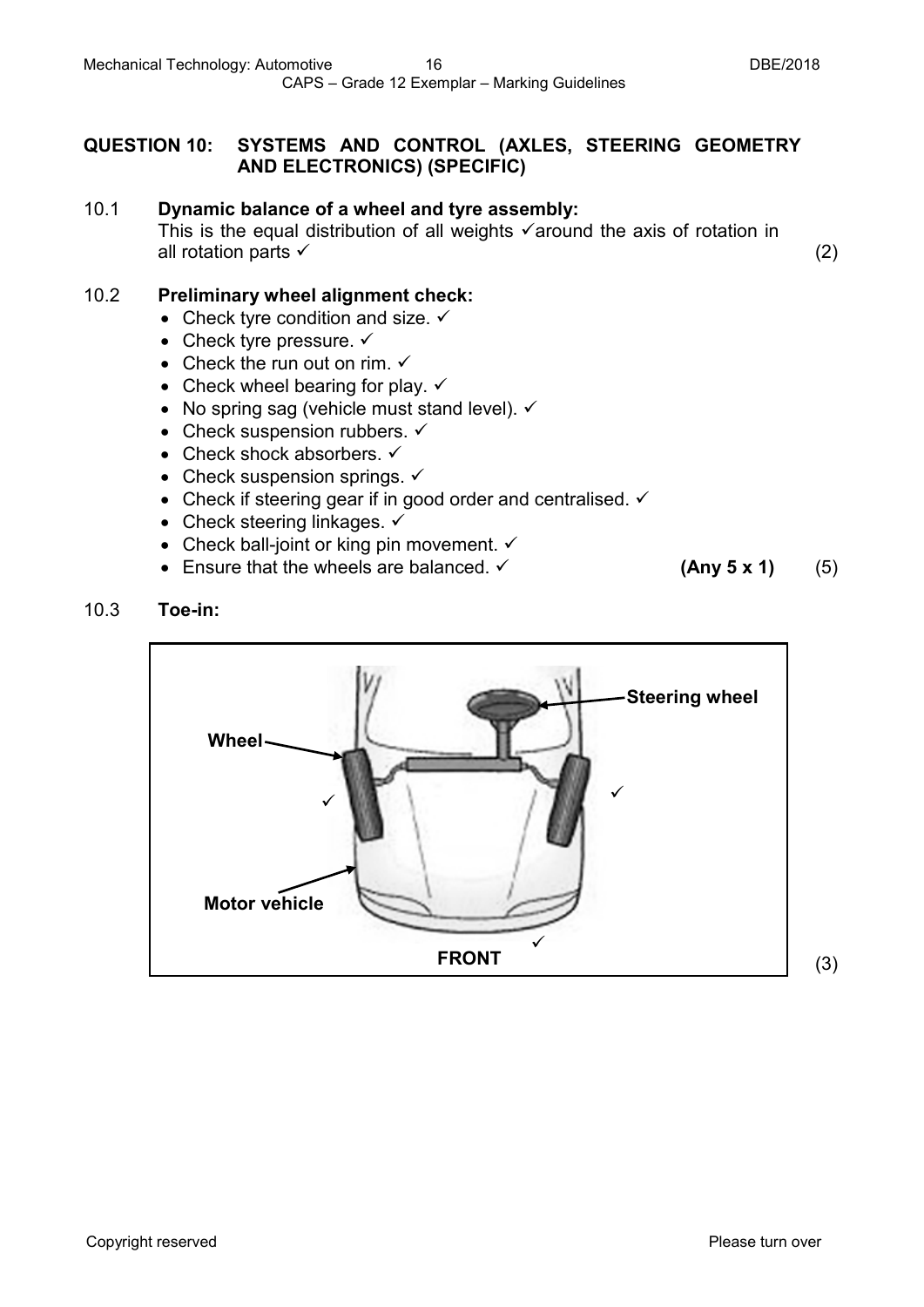10.4 **Camber:**

|      | 10.4.1                                                                                                                                                                                                                                                                                                                                        | Wheel alignment angle:<br>Positive $\checkmark$ camber angle $\checkmark$                                                                                                                                                                                       | (2) |
|------|-----------------------------------------------------------------------------------------------------------------------------------------------------------------------------------------------------------------------------------------------------------------------------------------------------------------------------------------------|-----------------------------------------------------------------------------------------------------------------------------------------------------------------------------------------------------------------------------------------------------------------|-----|
|      | 10.4.2                                                                                                                                                                                                                                                                                                                                        | <b>Camber angle:</b><br>$A -$ Wheel $\checkmark$<br>B – Perpendicular line $\checkmark$<br>C – Centre line of wheel $\checkmark$<br>D – Positive camber angle $\checkmark$                                                                                      | (4) |
|      | 10.4.3                                                                                                                                                                                                                                                                                                                                        | <b>Camber angle definition:</b><br>Positive camber angle is the outward tilt $\checkmark$ of the wheel at the<br>top away from the vehicle $\checkmark$ when viewed from the front. $\checkmark$                                                                | (3) |
| 10.5 |                                                                                                                                                                                                                                                                                                                                               | Purpose of the speed control system:<br>To control the throttle and to keep the vehicle speed constant. $\checkmark$                                                                                                                                            |     |
| 10.6 | <b>Advantage of speed control:</b><br>• Driver fatigue is decreased because it is not necessary to control the<br>throttle with his/her foot. $\checkmark$<br>• The set speed is controlled. $\checkmark$<br>• Improved fuel consumption. $\checkmark$<br>• A consistently controlled speed prevents speeding fines. $\checkmark$ (Any 1 x 1) |                                                                                                                                                                                                                                                                 | (1) |
| 10.7 | Disadvantage of speed control:<br>• The system is expensive. $\checkmark$<br>• High maintenance costs if the system becomes faulty. $\checkmark$<br>(Any 1 x 1)                                                                                                                                                                               |                                                                                                                                                                                                                                                                 | (1) |
| 10.8 | Diode:<br>To change alternating current to direct current. $\checkmark$                                                                                                                                                                                                                                                                       |                                                                                                                                                                                                                                                                 | (1) |
| 10.9 |                                                                                                                                                                                                                                                                                                                                               | <b>Stator and stator windings:</b><br>• To provide a core that concentrates the magnetic lines of force onto the<br>stator windings. ✓<br>• To provide a coil into which voltage is induced which is used to charge<br>the battery. $\checkmark$<br>(Any 1 x 1) | (1) |